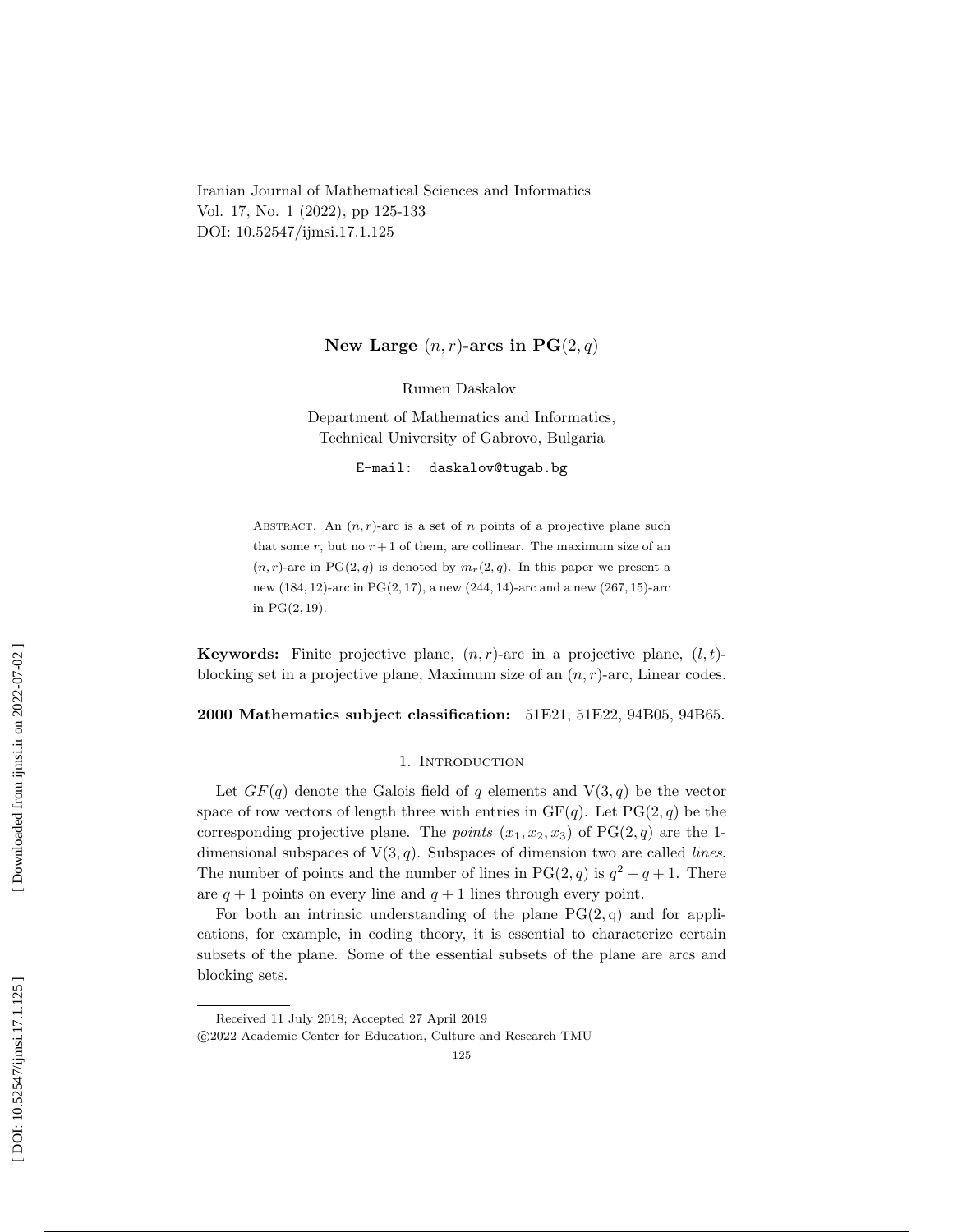**Definition 1.1.** An  $(n, r)$ -arc is a set of n points of a projective plane such that some  $r$ , but no  $r + 1$  of them, are collinear.

**Definition 1.2.** An  $(l, t)$ -blocking set S in PG $(2, q)$  is a set of l points such that every line of  $PG(2, q)$  intersects S in at least t points, and there is a line intersecting S in exactly t points.

An  $(n, r)$ -arc is the complement of a  $(q^2 + q + 1 - n, q + 1 - r)$ -blocking set in a projective plane and conversely.

**Definition 1.3.** Let  $M$  be a set of points in any plane. An *i*-secant is a line meeting M in exactly i points. Define  $\tau_i$  as the number of *i*-secants to a set  $M$ .

In terms of  $\tau_i$  the definitions of an  $(n, r)$ -arc and an  $(l, t)$ -blocking set become the following: An  $(n, r)$ -arc is a set of n points of a projective plane for which  $\tau_i \geq 0$  for  $i < r, \tau_r > 0$  and  $\tau_i = 0$  when  $i > r$ . An  $(l, t)$ -blocking set is a set of l points of a projective plane for which  $\tau_i = 0$  for  $i < t, \tau_t > 0$  and  $\tau_i \geq$ 0 when  $i > t$ .

For an introduction to projective geometries over finite fields and further information on the geometrical properties of arcs and blocking sets, we refer to [21].

In 1947 Bose [7] proved that

 $m_2(2,q) = q + 1$  for q odd  $m_2(2,q) = q + 2$  for q even.

From the results of Barlotti  $[5]$  and Ball  $[3]$  it follows that for q odd and

$$
r = (q+1)/2, r = (q+3)/2
$$

$$
m_r(2,q) = (r-1)q + 1.
$$

So, when q is prime, the exact values of  $m_r(2, q)$  are known only in three cases. For the rest of the cases the values of  $m_r(2,q)$  are bounded by lower and upper bounds. The lower bounds come from different constructions and the upper bounds come from the following two theorems, proved by Ball and Daskalov respectively.

**Theorem 1.4.** [3] Let K be an  $(n, r)$ -arc in PG(2, q) where q is prime.

1. If  $r \leq (q+1)/2$  then  $m_r(2,q) \leq (r-1)q + 1$ .

2. If 
$$
r \ge (q+3)/2
$$
 then  $m_r(2,q) \le (r-1)q + r - (q+1)/2$ .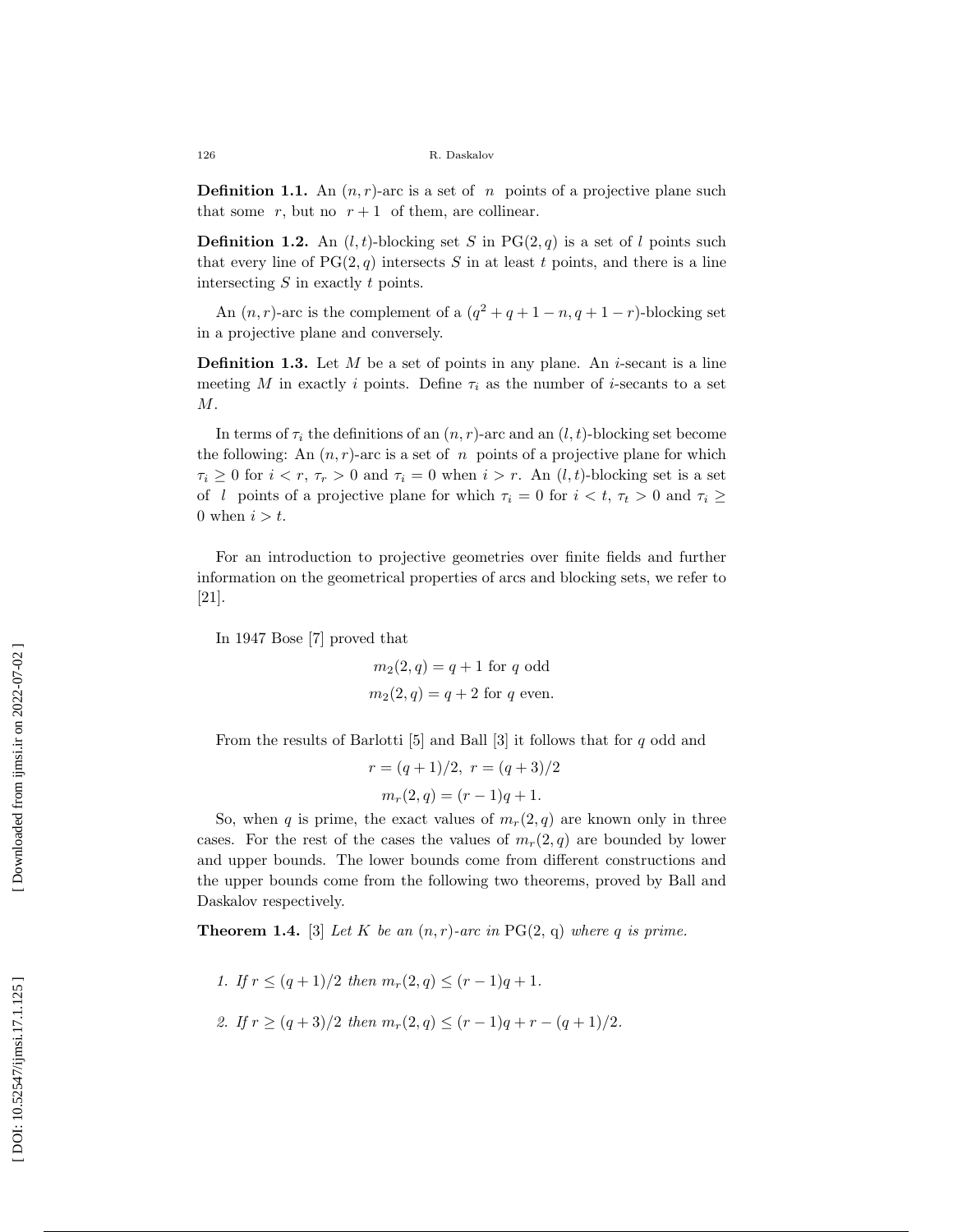| $r\backslash q$ | 3 | 4 | 5  | 7  | 8  | 9      |
|-----------------|---|---|----|----|----|--------|
| $\overline{2}$  | 4 | 6 | 6  | 8  | 10 | 10     |
| 3               |   | 9 | 11 | 15 | 15 | 17     |
| $\overline{4}$  |   |   | 16 | 22 | 28 | 28     |
| $\bf 5$         |   |   |    | 29 | 33 | 37     |
| 6               |   |   |    | 36 | 42 | 48     |
| 7               |   |   |    |    | 49 | 55     |
| 8               |   |   |    |    |    | $65\,$ |

TABLE 1. Exact values of  $m_r(2,q)$ 

**Theorem 1.5.** [11] Let K be an  $(n, r)$ -arc in PG(2, q) with  $r > (q+3)/2$  and  $q \leq 29$  is prime. Then

$$
m_r(2,q) \le (r-1)q + r - (q+3)/2.
$$

A survey of  $(n, r)$ -arcs with the best known results was presented in [22]. After this publication many improvements were obtained in [10], [13] and [8]. Summarizing these improvements, Ball and Hirschfeld [4] presented a new table with bounds on  $m_r(2,q)$  for  $q \leq 19$ . It follows from these tables that the exact values of  $m_r(2,q)$  are known only for  $q \leq 9$  (see Table 1). A survey of the new improvements in recent years can be found in the online table for  $m_r(2, q)$ ,  $q \leq 19$ , maintained by S. Ball [1]. New results and tables with lower and upper bounds on  $m_r(2,q)$  for  $q=23$ , and  $q=25,27$  are presented in [14] and [15] respectively.

## 2. About our approach

To obtain good  $(l, t)$ -blocking sets we apply local search techniques. The neighborhood structure is simple one. Given an blocking set, then its neighborhood consists of all blocking sets that can be obtained from the given blocking set by adding new points or deleting some points. The choice of a starting solution is based on some heuristic observations. The cost function is chosen to favor as local optima blocking sets with a small number of t-secants. The computation times are in order of several minutes up to a few hours on a PC. Similar techniques are employed for construction of  $(n, r)$ -arcs.

Since 2004 many new record-breaking  $(n, r)$ -arcs and  $(l, t)$ -blocking sets in  $PG(2, q)$ ,  $(13 \leq q \leq 31)$  have been constructed, applying this non-exhaustive local computer search (see [10, 12-19]).

In this paper we present a new version of our method for blocking sets that contain some lines. In the new version of our approach the choice of a starting solution is not based on heuristic observations.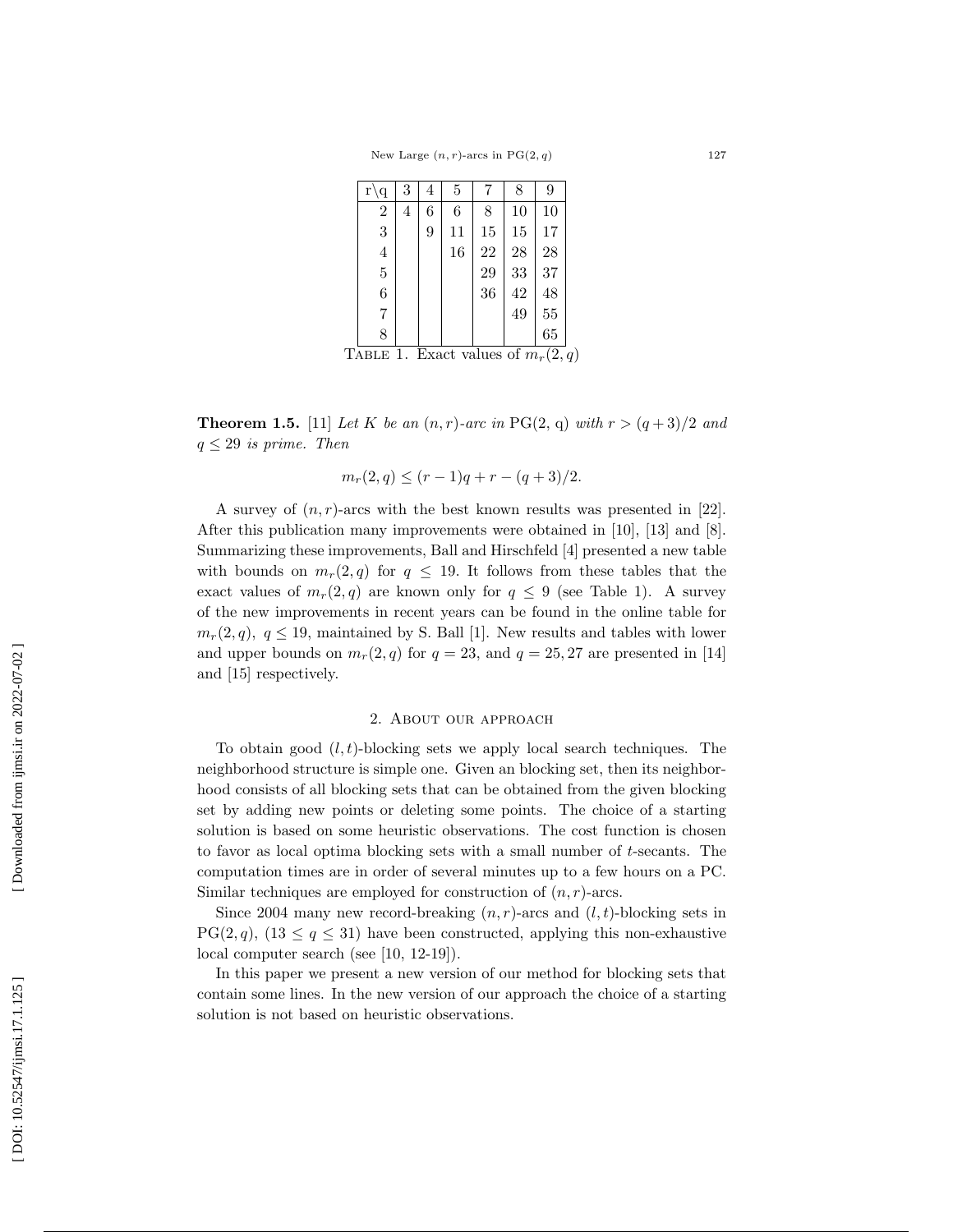<sup>128</sup> R. Daskalov

|   | $q=11$ | $q=13$   | $q = 17$ | $q = 19$ |
|---|--------|----------|----------|----------|
| t |        |          |          |          |
| 8 |        |          |          | $9q + 6$ |
| 7 |        |          | $8q + 5$ | $8q + 4$ |
| 6 |        |          | $7q + 5$ | $7q + 5$ |
| 5 |        | 6q       | 6q       | $6q + 2$ |
| 4 | 5q     | 5q       | $5q + 1$ | 5q       |
| 3 | 4q     | $4q-1$   | 4q       | 4q       |
| 2 | 3q     | $3q - 1$ | 3q       | $3q - 1$ |

TABLE 2. The best known small  $(l, t)$ -blocking sets in PG $(2, q)$ 

In this article we say that an  $(n, r)$ -arc is large, if  $r > (q + 3)$ , and an  $(l, t)$ blocking set is small, if  $t < (q-1)/2$ . Constructing record-breaking large  $(n, r)$ arcs is a hard problem and computationally it makes more sense to construct their corresponding small  $(l, t)$ -blocking sets. We can divide  $(l, t)$ -blocking sets into two types those that contain at least one line, and those that do not contain any lines. The following two theorems hold for  $(l, t)$ -blocking sets in  $PG(2, q)$ , q-prime:

**Theorem 2.1.** [2] If an (l,t)-blocking set in  $PG(2,q)$ , q-prime, contains a  $(q+1)$ -secant, then  $l \geq (t+1)q$ 

**Theorem 2.2.** [11] Let B be an (l,t)-blocking set in  $PG(2, q)$ ,  $q < 31$ , prime. If  $t < (q-1)/2$ , then  $l \ge (t+1)q + t - (q-3)/2$ .

In Table 2 the parameters of the best known small  $(l, t)$ -blocking sets in finite projective planes of prime order at most 19 are presented. From these table we can see that 10 of the best known small  $(l, t)$ -blocking sets are  $((t + 1)q, t)$ blocking sets and they cannot be improved by using lines in  $PG(2, q)$ . Seven of the remaining ones have worse parameters and only 3 examples with better parameters are known. These are a  $(4q-1, 3)$ -blocking set and a  $(3q-1, 2)$ blocking set in PG(2,13), and a  $(3q-1, 2)$ -blocking set in PG(2,19)(see [1] and [6] for the secant distributions).

Theorem 2 shows that for  $2 \le t < (q-1)/2$  the cardinality of blocking sets satisfying Theorem 1 can be improved by  $t-(q+3)/2$ , but in practice it has proved difficult to improve their cardinality even by one.

Our approach to construct good blocking sets of the first type is based on the following strategy:

1. We generate a large number (hundreds of thousands) of combinations of  $(t+1)$  lines in general position and for each combination we compute the secant distribution of the resulting blocking set.

2. We divide the generated blocking sets into as many groups as distinct secant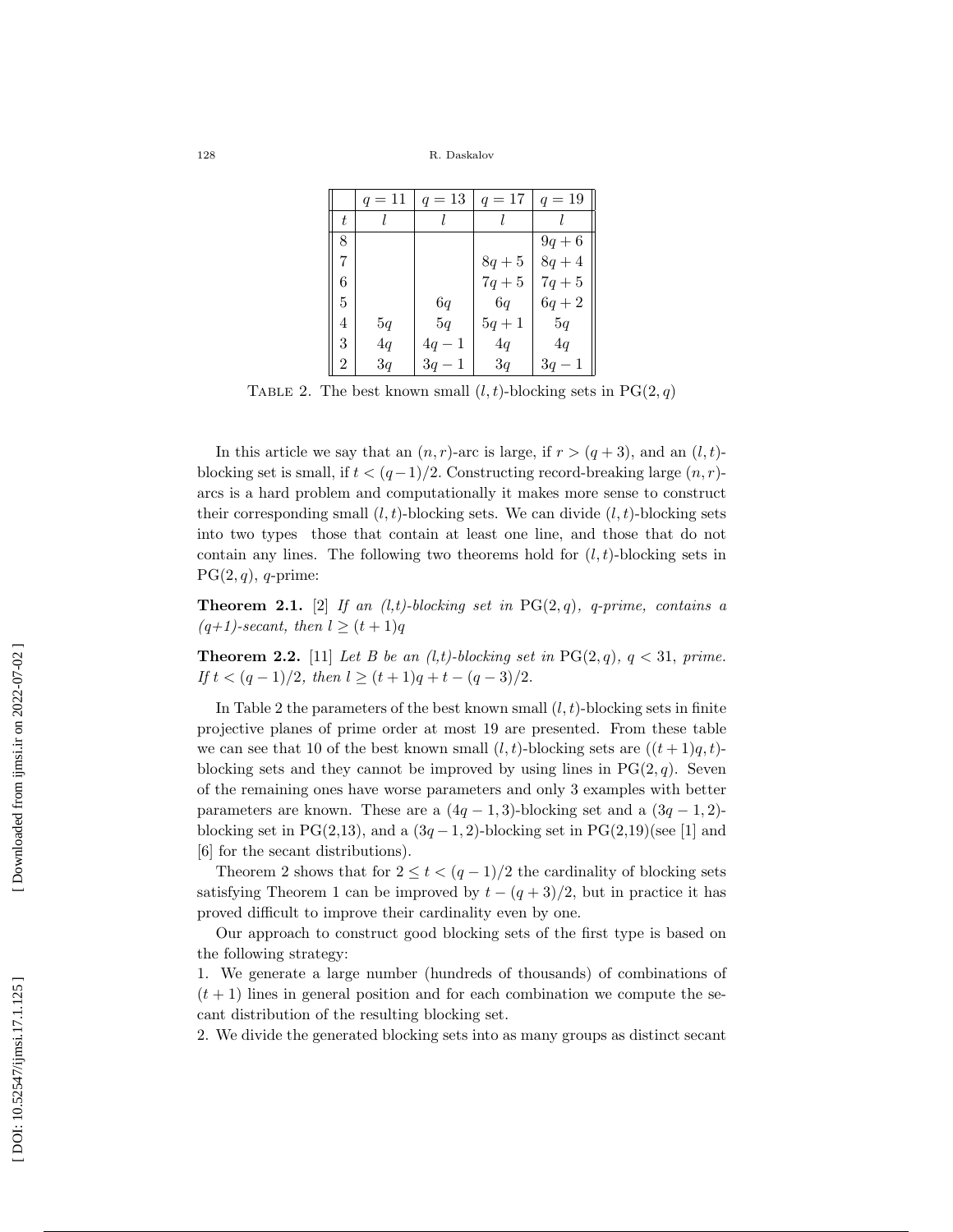distributions.

3. We try to extend the blocking sets in each group to new record-breaking ones by adding and removing points of  $PG(2, q)$ .

4. The process in 3 gets optimized by choosing at each step the blocking set that has the smallest number of shortest secants.

In the next example we will show how starting from blocking sets consisting of 9 lines in general position, we manage to improve the parameters of the best-known  $(141,7)$ -blocking set in PG $(2,17)$ , constructed in [8].

1. We generate a large number of combinations of 9 lines. Any combination of 9 lines in general position has 126 points.

2. For each combination we generate the respective  $(126, t)$ -blocking set.

3. Thus, we obtain 8 different groups of (126,5)-blocking sets, whose secant distributions are:

> $\tau_5 = 2, \tau_6 = 76, \tau_7 = 138, \tau_8 = 64, \tau_9 = 18, \tau_{18} = 9,$  $\tau_5 = 2, \tau_6 = 71, \tau_7 = 135, \tau_8 = 67, \tau_9 = 17, \tau_{18} = 9,$  $\tau_5 = 3, \tau_6 = 72, \tau_7 = 144, \tau_8 = 60, \tau_9 = 19, \tau_{18} = 9,$  $\tau_5 = 3, \tau_6 = 73, \tau_7 = 141, \tau_8 = 63, \tau_9 = 18, \tau_{18} = 9,$  $\tau_5 = 4, \tau_6 = 71, \tau_7 = 141, \tau_8 = 65, \tau_9 = 17, \tau_{18} = 9,$  $\tau_5 = 4, \tau_6 = 72, \tau_7 = 138, \tau_8 = 68, \tau_9 = 16, \tau_{18} = 9,$  $\tau_5 = 5, \tau_6 = 69, \tau_7 = 141, \tau_8 = 67, \tau_9 = 16, \tau_{18} = 9,$  $\tau_5 = 7, \tau_6 = 61, \tau_7 = 153, \tau_8 = 59, \tau_9 = 18, \tau_{18} = 9.$

4. We choose a representative blocking set with  $\tau_5 = 2$  and begin a process of extending it by adding points.

5. By adding 14 points to it, we obtain a  $(143,7)$ -blocking set  $B_1$ .

6. From  $B_1$  we remove 7 points to get a (136, 7)-blocking set  $B_2$  with  $\tau_7 = 18$ .

7. We add 6 new points to  $B_2$  to produce a (142, 7)-blocking set  $B_3$ .

8. We then remove 5 points from  $B_3$  to obtain a (137,7)-blocking set  $B_4$  with  $\tau_7 = 13.$ 

9. After a few more rounds of adding and removing points we reach the bestknown (141,7)-blocking set.

10. All our attempts to improve this result have so far failed.

It follows from [1] that  $m_{12}(2,17) \ge 183$ ,  $m_{14}(2,19) \ge 243$  and  $m_{15}(2,19) \ge$ 265. In this paper we prove that  $m_{12}(2,17) \ge 184$ ,  $m_{14}(2,19) \ge 244$  and  $m_{15}(2, 19) \geq 267.$ 

3. A NEW ARCS IN  $PG(2,17)$  AND  $PG(2,19)$ 

**Theorem 3.1.** There exists a  $(184, 12)$ -arc in PG $(2,17)$ .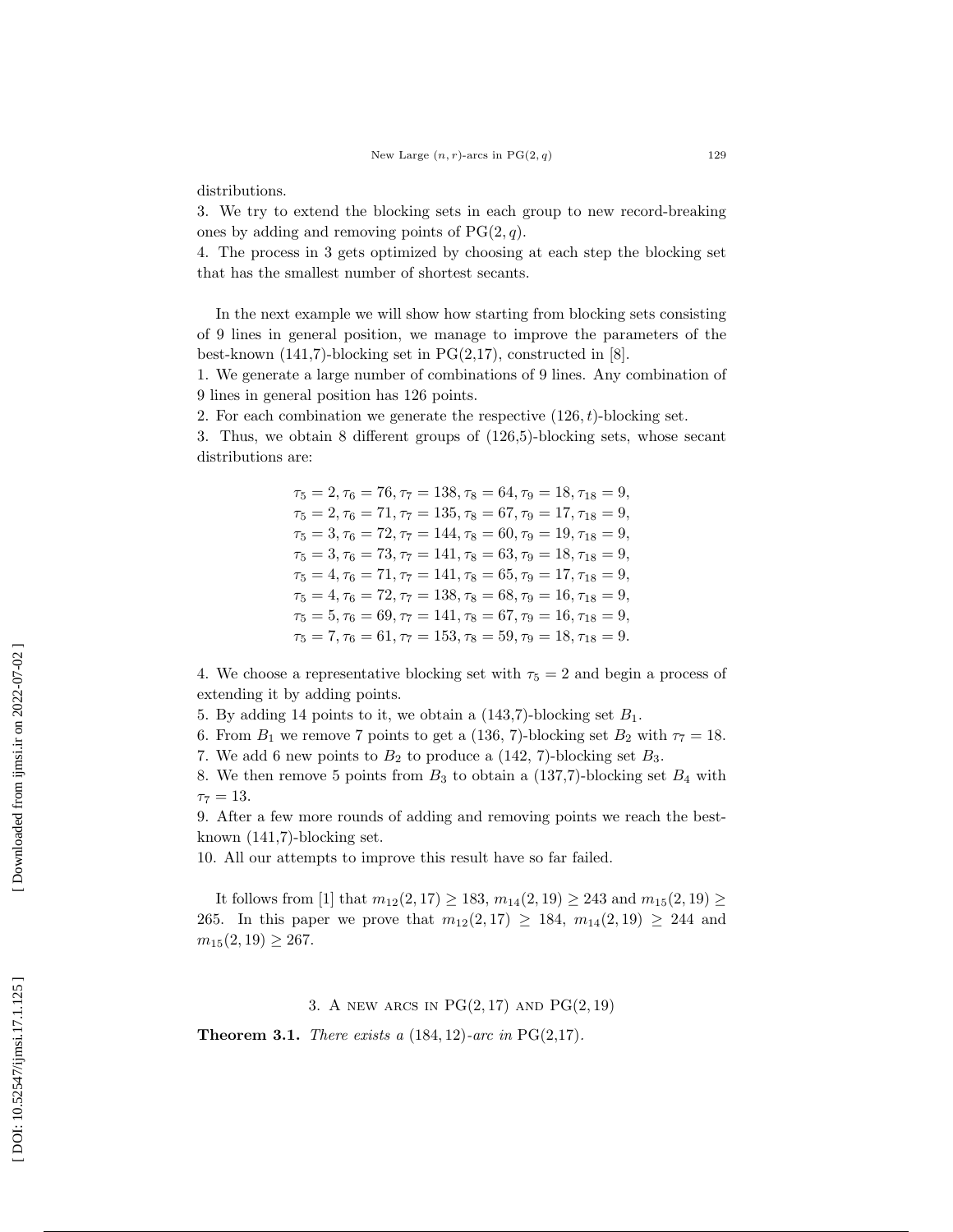130 R. Daskalov

Proof: The set of points lying on the next seven lines in common position

$$
l_1: y + 9z = 0, \quad l_2: x + y + 4z = 0, \quad l_3: x + 2y + 14z = 0,
$$
  

$$
l_4: x + 7y = 0, \quad l_5: x + 13y + z = 0, \quad l_6: x + 15y + 5z = 0,
$$
  

$$
l_7: x + 16 = 0,
$$

forms a (105,4)-blocking set with secant distribution:

$$
\tau_4 = 3, \tau_5 = 96, \tau_6 = 135, \tau_7 = 66, \tau_{18} = 7.
$$

By adding the next 18 additional points (0,1,7), (1,0,7), (1,2,3), (1,3,6), (1,3,9),  $(1,4,12), (1,4,16), (1,5,6), (1,5,14), (1,6,12), (1,8,8), (1,10,4), (1,10,12), (1,13,15),$ (1,14,13), (1,15,1), (1,16,9), (1,16,15) we obtain a new (123,6)-blocking set with secant distribution:

$$
\tau_6 = 131, \tau_7 = 89, \tau_8 = 56, \tau_9 = 18, \tau_{10} = 4, \tau_{12} = 1, \tau_{17} = 1, \tau_{18} = 7.
$$

The complement of this blocking set is a new  $(184, 12)$ -arc in PG $(2, 17)$ .

**Theorem 3.2.** There exist a  $(244, 14)$ -arc and a  $(267, 15)$ -arc in PG $(2, 19)$ .

1. The set of points lying on the next seven lines in common position

 $l_1: y + 4z = 0,$   $l_2: x + 3y + 8z = 0,$   $l_3: x + 4y + 4z = 0,$  $l_4: x + 6y + 17z = 0, \quad l_5: x + 7y + 18z = 0, \quad l_6: x + 13y + 16z = 0,$  $l_7: x + 15y + 14z = 0,$ 

forms a (119,4)-blocking set with secant distribution:

$$
\tau_4 = 1, \tau_5 = 102, \tau_6 = 171, \tau_7 = 100, \tau_{20} = 7.
$$

By adding the next 18 points: (0,1,9), (0,1,11), (1,0,6), (1,3,8), (1,4,17), (1,5,7),  $(1,6,2), (1,6,16), (1,8,7), (1,11,0), (1,11,4), (1,12,13), (1,13,3), (1,14,12), (1,15,11),$  $(1,16,11), (1,17,1), (1,18,10)$  we obtain a new  $(137,6)$ -blocking set with secant distribution:

$$
\tau_6 = 157, \tau_7 = 115, \tau_8 = 82, \tau_9 = 14, \tau_{10} = 3, \tau_{11} = 2, \tau_{19} = 1, \tau_{20} = 7.
$$

The complement of this blocking set is a new  $(244, 14)$ -arc in PG $(2, 19)$ .

2. The set of points lying on the six lines in common position

$$
l_1: x + 5z = 0,
$$
  $l_2: +3y + 8z = 0,$   $l_3: x + 7y + 2z = 0,$   
\n $l_4: x + 9y + 6z = 0,$   $l_5: x + 14y + 5z = 0,$   $l_6: x + 16y + 3z = 0,$ 

forms a (105,3)-blocking set with secant distribution:

$$
\tau_3 = 3, \tau_4 = 35, \tau_5 = 189, \tau_6 = 147, \tau_{20} = 6.
$$

By adding the next 9 points (0,1,10), (1,2,13), (1,4,11), (1,6,1), (1,7,11), (1,8,3),  $(1,9,14)$ ,  $(1,12,9)$ ,  $(1,18,18)$  we obtain a new  $(114,5)$ -blocking set with secant distribution:

$$
\tau_5 = 183, \tau_6 = 119, \tau_7 = 60, \tau_8 = 9, \tau_9 = 3, \tau_{12} = 1, \tau_{20} = 6.
$$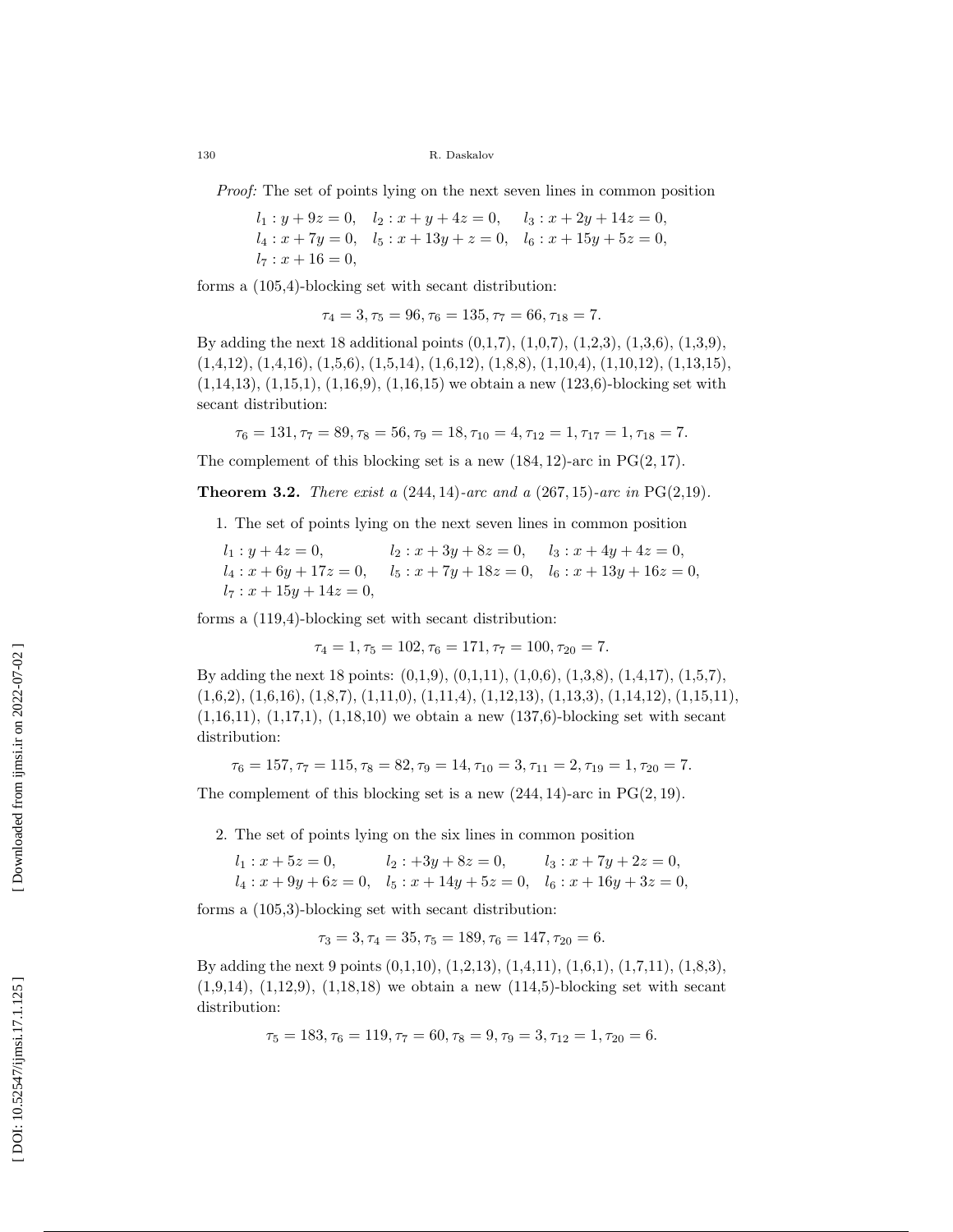|   | $q = 11$ | $q = 13$ | $q = 17$ | $q = 19$ |
|---|----------|----------|----------|----------|
| t |          |          |          |          |
| 8 |          |          |          | $9q + 6$ |
| 7 |          |          | $8q + 5$ | $8q + 4$ |
| 6 |          |          | $7q + 4$ | $7q + 4$ |
| 5 |          | 6q       | 6q       | 6q       |
| 4 | 5q       | 5q       | $5q+1$   | 5q       |
| 3 | 4q       | $4q-1$   | 4q       | 4q       |
| 2 | 3q       | $3q-1$   | 3q       | $3q-1$   |

TABLE 3. The new best known small  $(l, t)$ -blocking sets in PG $(2, q)$ 

The complement of this blocking set is a new  $(267, 15)$ -arc in PG $(2, 19)$ .

*Remark:* The new  $(114,5)$ -blocking set is a  $(6q,5)$ -blocking set and according to Theorem 2.1 this is a very good result.

In Table 3 the new best known small  $(l, t)$ -blocking sets in PG $(2, q)$  are given.

### 4. From arcs to codes

Let  $GF(q)$  denote the Galois field of q elements, and let  $V(n,q)$  denote the vector space of all ordered *n*-tuples over  $GF(q)$ . The number of nonzero positions in a vector  $\mathbf{x} \in V(n,q)$  is called the *Hamming weight* wt(**x**) of **x**. The Hamming distance  $d(\mathbf{x}, \mathbf{y})$  between two vectors  $\mathbf{x}, \mathbf{y} \in V(n,q)$  is defined by  $d(\mathbf{x}, \mathbf{y}) = \text{wt}(\mathbf{x} - \mathbf{y}).$ 

A linear code C of length n and dimension k over  $GF(q)$  is a k-dimensional subspace of  $V(n, q)$ .

The *minimum* distance of a linear code C is

$$
d(C) = min \{ d(\mathbf{x}, \mathbf{y}) | \mathbf{x}, \mathbf{y} \in C, \mathbf{x} \neq \mathbf{y} \}.
$$

Such a code is called an  $[n, k, d]_q$  code if its minimum Hamming distance is d. For a linear code, the minimum distance is equal to the smallest of the weights of the nonzero codewords.

A central problem in coding theory is that of optimizing one of the parameters  $n, k$  and d for given values of the other two and  $q$ -fixed. The basic two versions are:

1. Find  $d_q(n, k)$ , the largest value of d for which there exists an  $[n, k, d]_q$  code.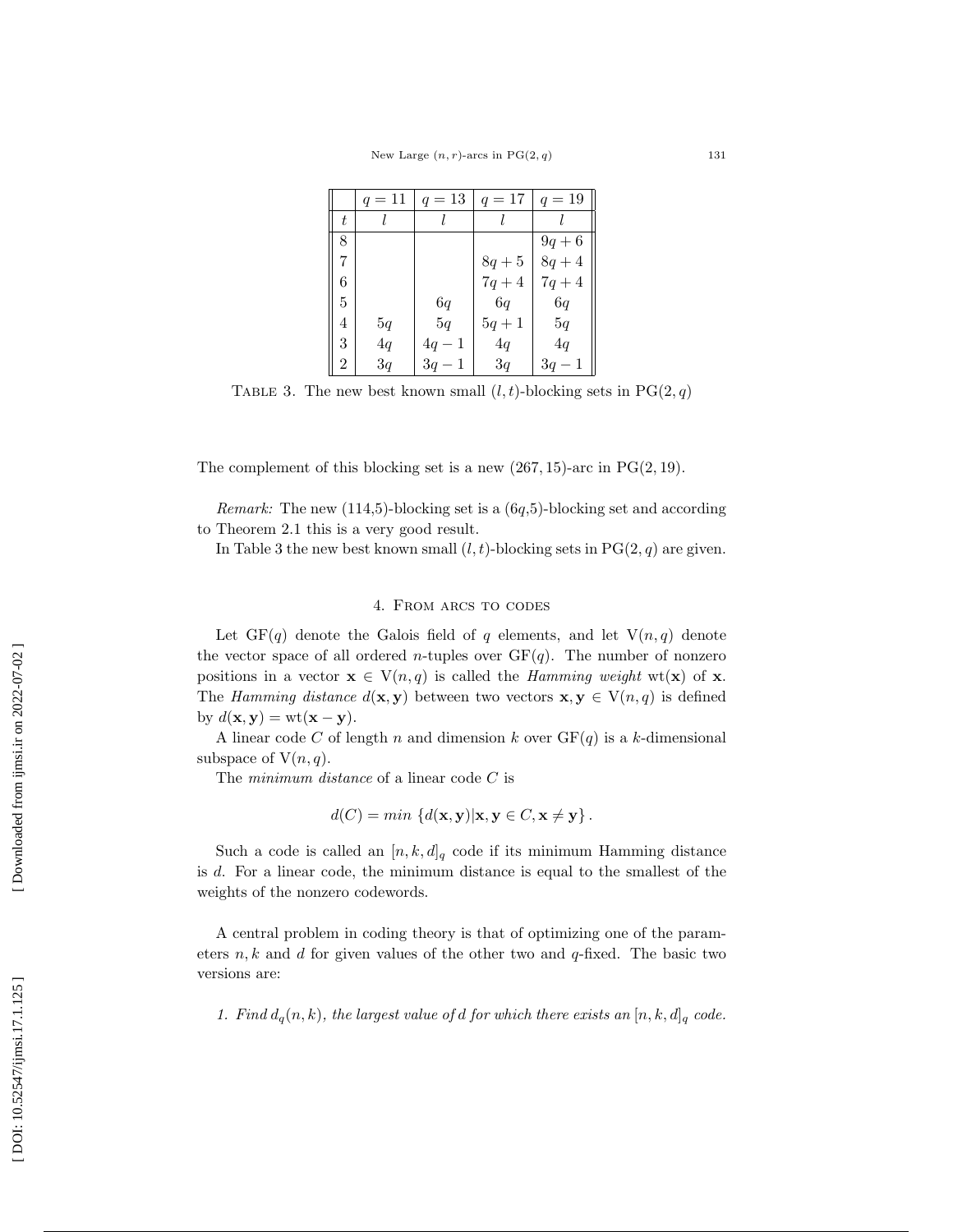2. Find  $n_q(k, d)$ , the smallest value of n for which there exists an  $[n, k, d]_q$ code.

A code which achieves one of these two values is called optimal .

The well-known lower bound for  $n_q(k, d)$  is the Griesmer bound [9], [24]

$$
n_q(k,d) \ge g_q(k,d) = \sum_{j=0}^{k-1} \lceil \frac{d}{q^j} \rceil
$$

( $[x]$ denotes the smallest integer  $\geq x$ ).

An  $[n, k, d]_q$  code is a Griesmer code if  $n = g_q(k, d)$ . Note that  $n_q(k, d)$  $g_q(k, d)$  for all d when  $k = 1$  or 2 [20]. The problem of finding  $n_q(k, d)$  for all d has been solved only in the next cases (see [23]):  $k \leq 8$  for codes over  $GF(2)$ ,  $k \leq 5$  for codes over GF(3),  $k \leq 4$  for codes over GF(4),  $k = 3$  for codes over  $GF(q)$ ,  $5 \leq q \leq 9$ . Thus, in the case of three-dimensional codes the problem remains open when  $q \geq 11$ .

It is well known that there exists a projective  $[n,3,d]_q$  code if and only if there exists an  $(n, n-d)$ -arc in PG $(2, q)$  [20]. So the next corollary holds.

**Corollary 4.1.** There exist  $[184, 3, 172]_{17}$ ,  $[244, 3, 230]_{19}$ , and  $[267, 3, 252]_{19}$ Griesmer codes.

## **ACKNOWLEDGMENTS**

The authors would like to thank the referee for useful and helpful comments and suggestions.

#### **REFERENCES**

- 1. S. Ball, Three-dimensional Linear Codes, Online table,
- http://mat-web.upc.edu/people/simeon.michael.ball/codebounds.html . 2. S. Ball, On Sets of Points in Finite Planes, PhD Thesis, University of Sussex, 1994.
- 3. S. Ball, Multiple Blocking Sets and Arcs in Finite Planes, J. London Math. Soc. 54, (1996), 427-435.
- 4. S. Ball, J.W. P. Hirschfeld, Bounds on  $(n, r)$ -arcs and Their Applications to Linear Codes, Finite Fields and Their Applications , 11, (2005), 326–336.
- 5. A. Barlotti, Some Topics in Finite Geometrical Structures, Institute of Statistics, University of Carollina, mimeo series, 1965, 439.
- 6. B. Csajbok, T. Heger, Double Blocking Sets of Size 3q-1 in PG(2,q), arXiv:1805.01267v1.
- 7. R. C. Bose, Mathematical Theory of the Symmetrical Factorial Design, Sankyha, 8, (1947), 107-166.
- 8. M. Braun, A. Kohnert, A. Wassermann, Construction of  $(n, r)$ -arcs in PG(2, q), Innov. Incid. Geometry , 1, (2005), 133–141.